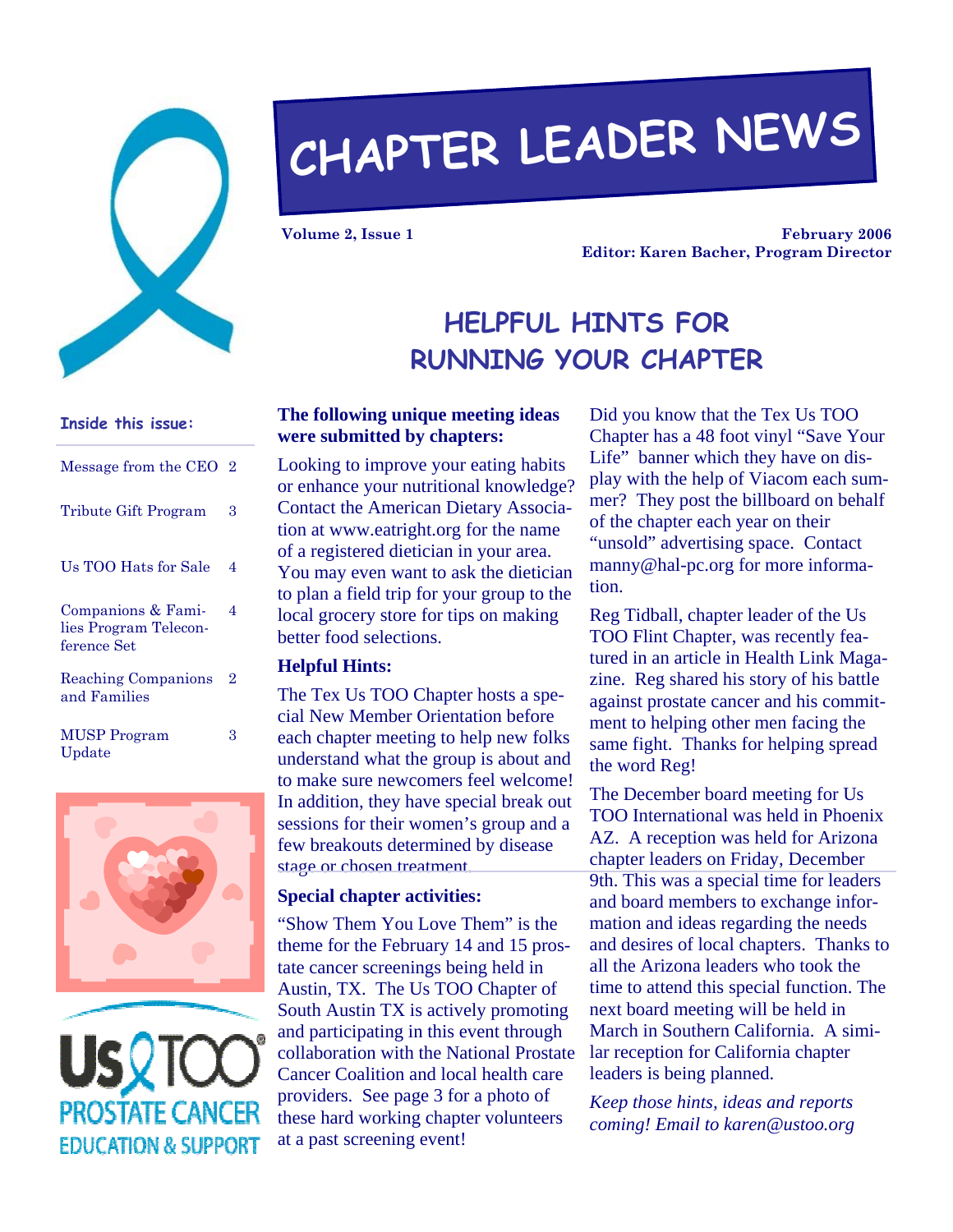# **A Message from Tom — Tom Kirk, Us TOO International President and CEO**

Dear Chapter Leaders:

I am pleased to have an opportunity to say hello and share a few thoughts in this edition of the Chapter Leader News. Hopefully, you all know how seriously the Board, the staff and I take the Chapters and you the leadership that volunteers to take action and assist those who are also affected by this disease.

I hope it shows in our day-to-day activities here at the "home office". I am pleased to say I do hear comments from many of you telling me that you have noticed the responsiveness, increased materials and practical information that Russ Gould and Karen Bacher are providing. It is great to see their energy and the support they are getting from Chapter volunteers and the Regional Directors.

We learn many lessons in life when cancer hits our families and one of them we have learned is that we are not alone. Us TOO is in many ways like a family providing support and candid information for all of us. You are the face of Us TOO in your communities and we are here to coordinate and assure the details of our home are in order…to be an effective and positive force we must work together and support and assist each other.

As we are wrapping up the details of 2005 and moving with purpose into 2006 I guarantee to you that this office will always be open to hear comments, ask for information from you with respect and deliver as much information as rapidly as we can.

We have come a long way in my short time here and I am so excited by our potential in the coming months and years. Our audit has begun, the Board and staff will be conducting Strategic Planning in March to better guide our efforts, new partnerships are being discussed and new ways of better serving our Chapters are also being planned.

Thank you so much for all of your work and let's move fearlessly together this year to gather more resources to improve and expand our efforts.

### **What Strategies Can Chapters Use To Reach Companions & Families?**

- 1. Include a statement on each meeting notice such as "You are encouraged to bring your partner, friend or family members with you to this highly informative meeting."
- 2. Allow time for women/family members to meet together as a separate group.
- 3. Establish a calling tree to have significant others reach out to other wives/friends/family members.
- 4. Be sure to include a spouse/caregiver on your planning committee.
- 5. Encourage wives/family members to attend even if their loved one cannot make a meeting.
- 6. Always acknowledge the impact that cancer has on the spouse/family. Let loved ones know they have special challenges as well and the group is here to help and support them as well as their beloved man.
- 7. Have one spouse/caregiver assigned to personally greet and mingle with any spouse or family member who may show up at the meeting. Place a telephone call after the meeting to thank them for attending and let them know how much the group looks forward to their future participation.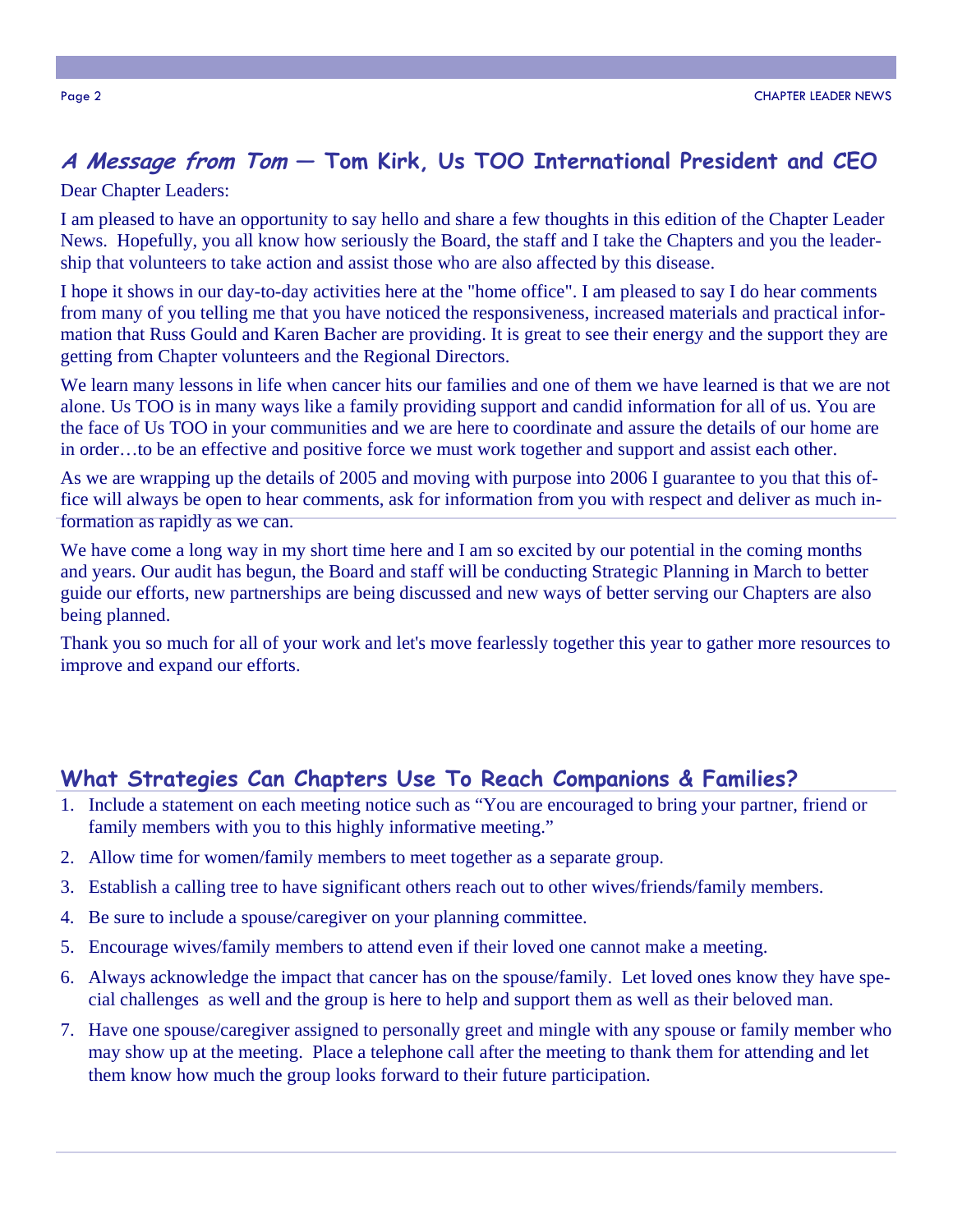Volume 2, Issue 1 Page 3

# **Pay Tribute to A Special Person in Your Life….Celebrate a special occasion by making a** *Tribute Gift* **to Us TOO International.**

Though our *Tribute Gift Program*, you can celebrate any occasion! Honor someone's birthday, anniversary, graduation, job promotion, or other special occasion by making a gift to Us TOO International. The honoree will receive a special card from Us TOO announcing your generous gift and congratulating them on their special celebration. For tribute gifts of 50.00 or more, you can write a special message about the honoree to be posted on our *virtual tribute tower* located on our website (www.ustoo.org).

To make a Tribute Gift please include the following information with your gift: Who is the donation in honor of? What event/occasion are you celebrating? To whom should the ac-

knowledgement be sent? What is their address? What is your name and address?

Please send the above information along with your donation to: Us TOO International Tribute Fund, 5003 Fairview Ave. Downers Grove, IL 60515. Visit our website to view the special Tribute Card.

*If your gift is 50.00 or more, please let us know if you would like to post a special message on our Tribute Tower and include your phone number.*

# **2006 Update: Minority & Underserved Populations Program**

life, including but not limited to with Us TOO and state Comprehen-For the current program year with

men & women from all walks of ing events. Joint training workshops ent after receiving the training.

Wishing you much joy and happiness!

In honor of your special day, a donation has been made to Us TOO International Prostate Cancer Education &<br>Support Network by: **Featured Question: How do you recruit volunteers to help with chapter activities? Email your strategies to karen@ustoo.org to be posted in our next issue. Everyone who submits a strategy will be entered into a drawing for a prize.** 



ter. 85 men were screened at the event!

the uninsured, underinsured, sive Control Programs will be concombined efforts of Comprehen- Asians, Hispanics, Caucasians, Na- ducted in each of the 19 pilot states sive Cancer Controls Programs in tive and African Americans. To where local community volunteer 19 Us TOO pilot program states, date more than 125,000 people have facilitators will be trained to conduct the MUSP Program is dedicated to received detail information about prostate cancer awareness events. provide prostate cancer education the risks associated with prostate Site coordinators and facilitators will to 50,000 individuals in minority cancer through this program, and be asked to gather information about and underserved communities. The more than 28,000 men were the effectiveness of the training and program provides information to screened in conjunction with train- what action was taken by the recipi-